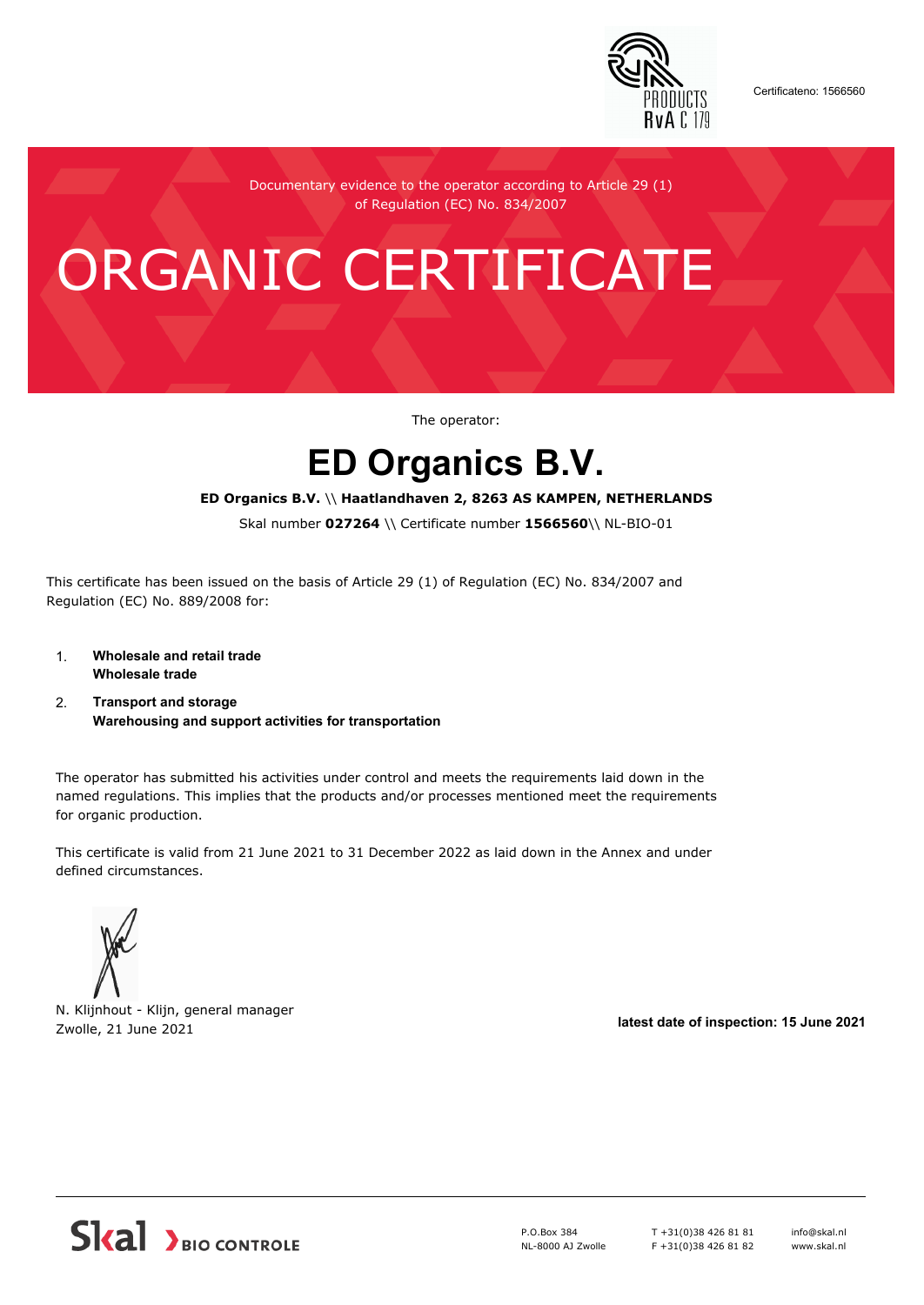## **Annex**

**ED Organics B.V.** \\ **Haatlandhaven 2, 8263 AS KAMPEN, NETHERLANDS** Skal number **027264** \\ Certificate number **1566560** \\ NL-BIO-01

This operator has been certified for the following products or processes under

### **certificate number 1566560**

**Warehousing and support activities for transportation**

| number          | definition                                                    | category      | size |
|-----------------|---------------------------------------------------------------|---------------|------|
| 01.63.1         | Warehousing and storage in bulk from<br>agricultural products | Organic       |      |
| 52.10           | <b>Warehousing and storage</b>                                | Organic       |      |
| 52.10.1         | Bulk storage; silos, tanks and sheds                          | Organic       |      |
| Wholesale trade |                                                               |               |      |
| number          | definition                                                    | category      | size |
| 46.20.1         | Import of organic products from outside<br>the EU             | Organic       |      |
|                 | 46.20.2 First consignee                                       | Organic       |      |
| 46.21.9         | Wholesale of other agricultural products                      | Organic       |      |
| number          | definition                                                    | category      | size |
| 45303           | By-products of vegetable oil production                       | In conversion |      |
| 45304           | Cereals, oilseeds and pulses/legumes                          | Organic       |      |
| 45305           | Potatoes, vegetables and fruits                               | Organic       |      |